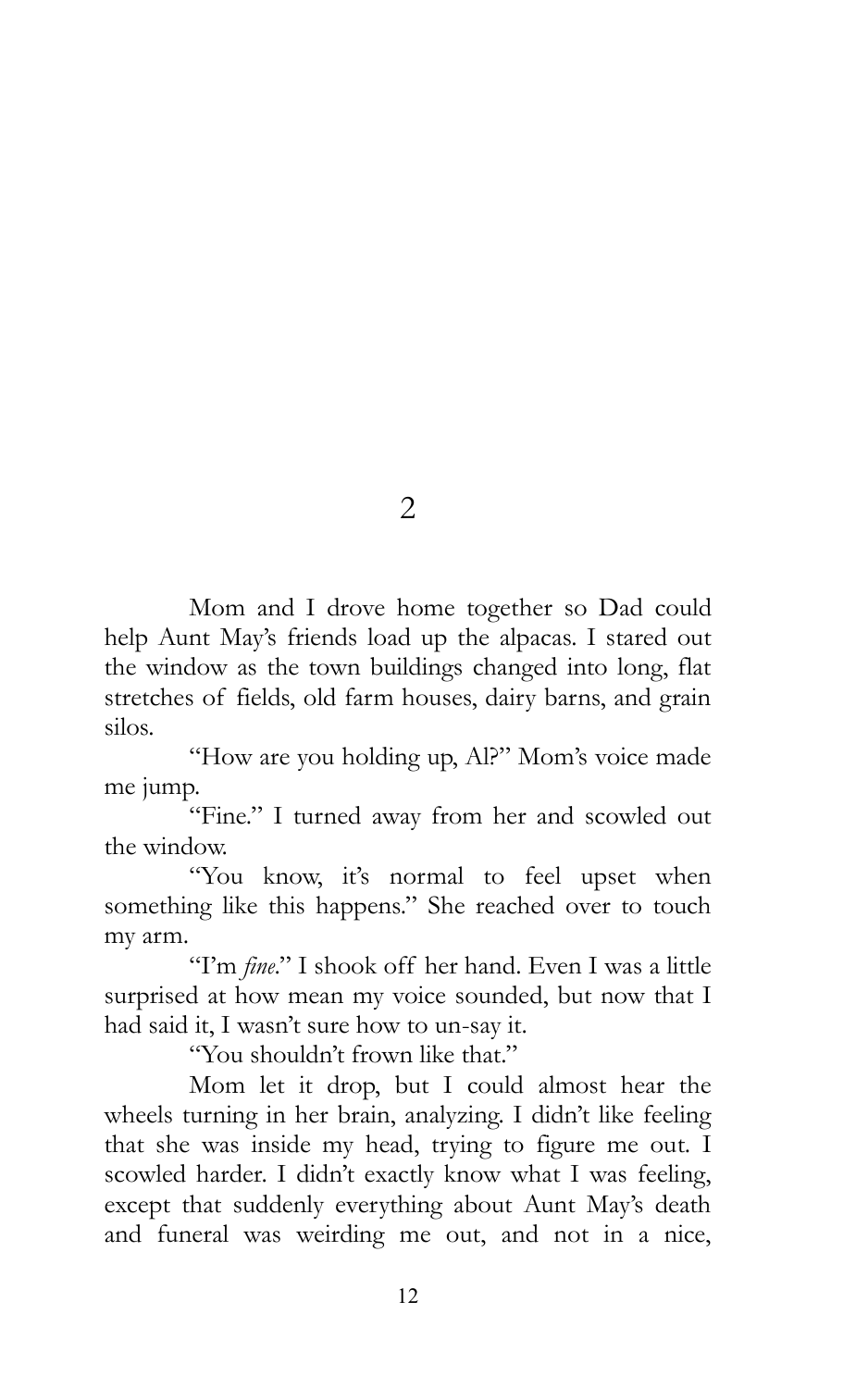normal, I-miss-my-dead-great-aunt way but in a freaky Iwant-to-run-away-and-hide-from-everyone-and-not-thinkabout-this way.

We drove the rest of the way to the house in silence.

My parents held a reception for Aunt May in her cottage. The people from town arrived with cakes, pies, casseroles and other baked goods. I felt guilty about my behavior in the car, so I helped Mom arrange the food, a large urn of coffee, and pitchers of lemonade and iced tea on the shabby but sturdy oak table in Aunt May's kitchen. It was stuffy in the cottage after the heat of the day, so we opened the windows. There were no screens, but Mom said there probably wouldn't be too many bugs this late in the season. Once everything was set up and Dad arrived, my parents took pity on me and said I didn't have to stay if I didn't want to, so I slipped out the back door and trudged up the broad, grassy lane that led from the cottage to our house.

The lane ran down the middle of a large cornfield that we rented to our Amish neighbors. The corn had already been harvested for the year, the long, brown stalks dried and tied together into shocks that looked like giant teepees. When I was a kid, I used to play inside of them.

The tall grasses and timothy that bordered the lane gradually tapered into our back yard, near a grove of maple trees. Our tiny, antique farm house was over a hundred years old, storm-cloud gray with a rust-red metal roof and white trim. I steered past our garage, up a small hill to the back porch. The back door was unlocked, as usual. I pushed it open and a dark figure lunged toward me.

Two enormous paws landed on my shoulders, and my face was mopped by a pink tongue the size of a washcloth. I wrapped my arms around the neck of our oversized black German shepherd Socrates and stumbled backwards to push the screen door open again. He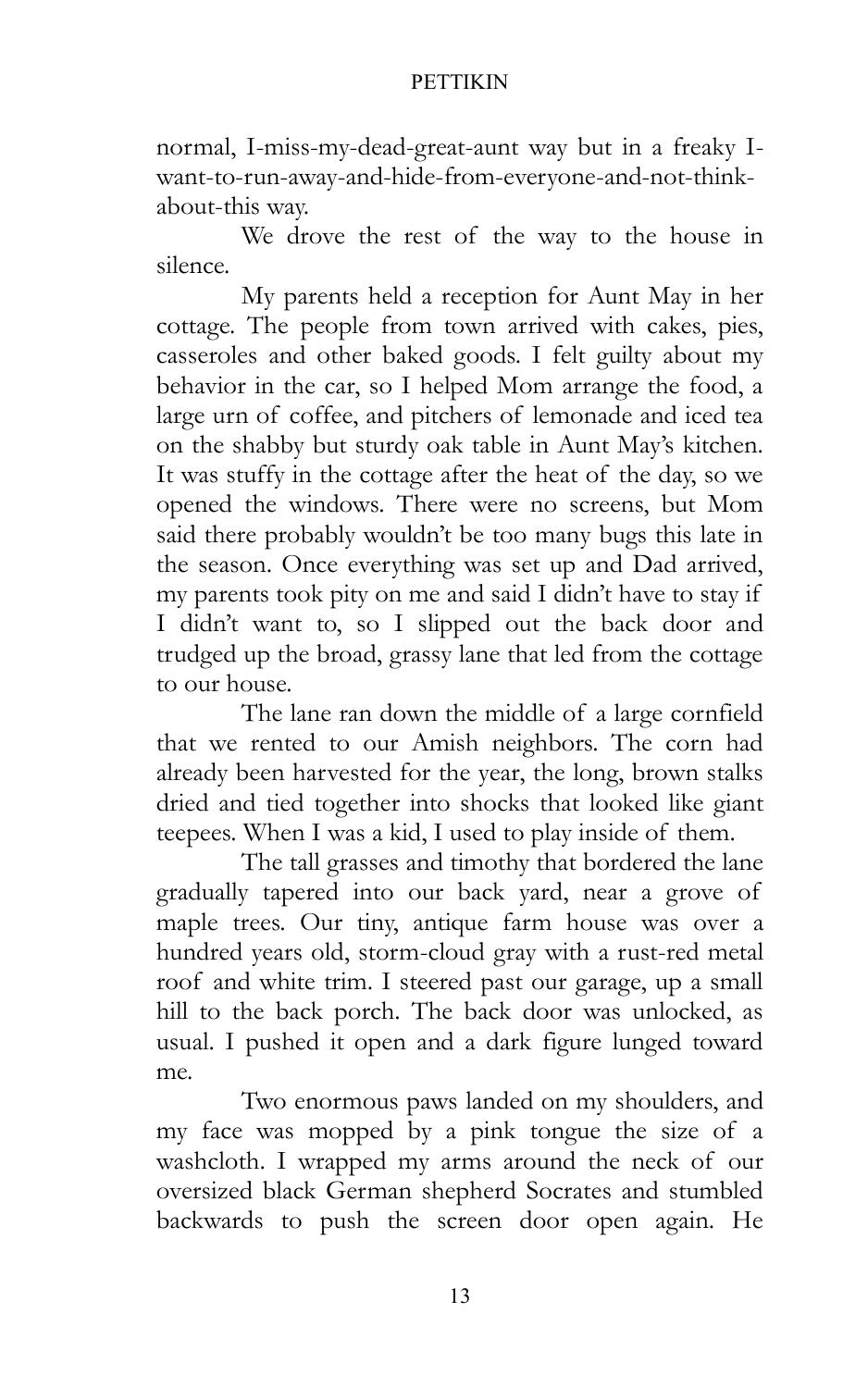bounded outside, a whirlwind of frenetic dog energy. My only dress was covered with faint, dusty paw prints and fur.

I went upstairs to change. My bedroom used to be two rooms, but my parents had removed a wall when I turned ten so I could have more space. Half of the room was my sleeping quarters—an antique four poster bed with a colorful patch quilt, a dresser, and a closet. The other half was my workspace—a large desk with my computers, a wall of built-in bookshelves crammed with books, and an old yellow rocking chair with a pink cushion that had been there since I was a baby. A fluffy black and white cat, one of five who lived in the house, lay curled in the middle of my bed.

I pulled off my dress and wadded it in the corner of my closet. A voice in my head told me that probably wasn't the right thing to do with it, but I ignored it. I squeezed into my favorite pair of jeans, pulled a clean Tshirt over my head, and went downstairs.

I rummaged through the refrigerator but didn't see anything I wanted. I settled for a diet pop and sat down at the kitchen table. I felt better just being alone and in my normal clothes. A stack of mail and a fat, gray cat sat on the table.

"Hey, Blue." I scratched under her chin and began flipping idly through the mail while she purred.

A crunch of gravel made me look out the window. A pretty Chinese girl wearing a backpack way too big for her small frame steered her bike down our driveway.

Andie Wu. My best friend.

I stepped onto the porch.

"I'm going to kill him," she growled as she leaned her bike against our garage. "Oh, I'm sorry, are you OK? How was the funeral?" She adjusted her backpack and made her way up the red brick walkway to the porch.

"I'm fine. It was weird. Who are you going to kill?"

"Mark, of course. Down Socks!" Andie's words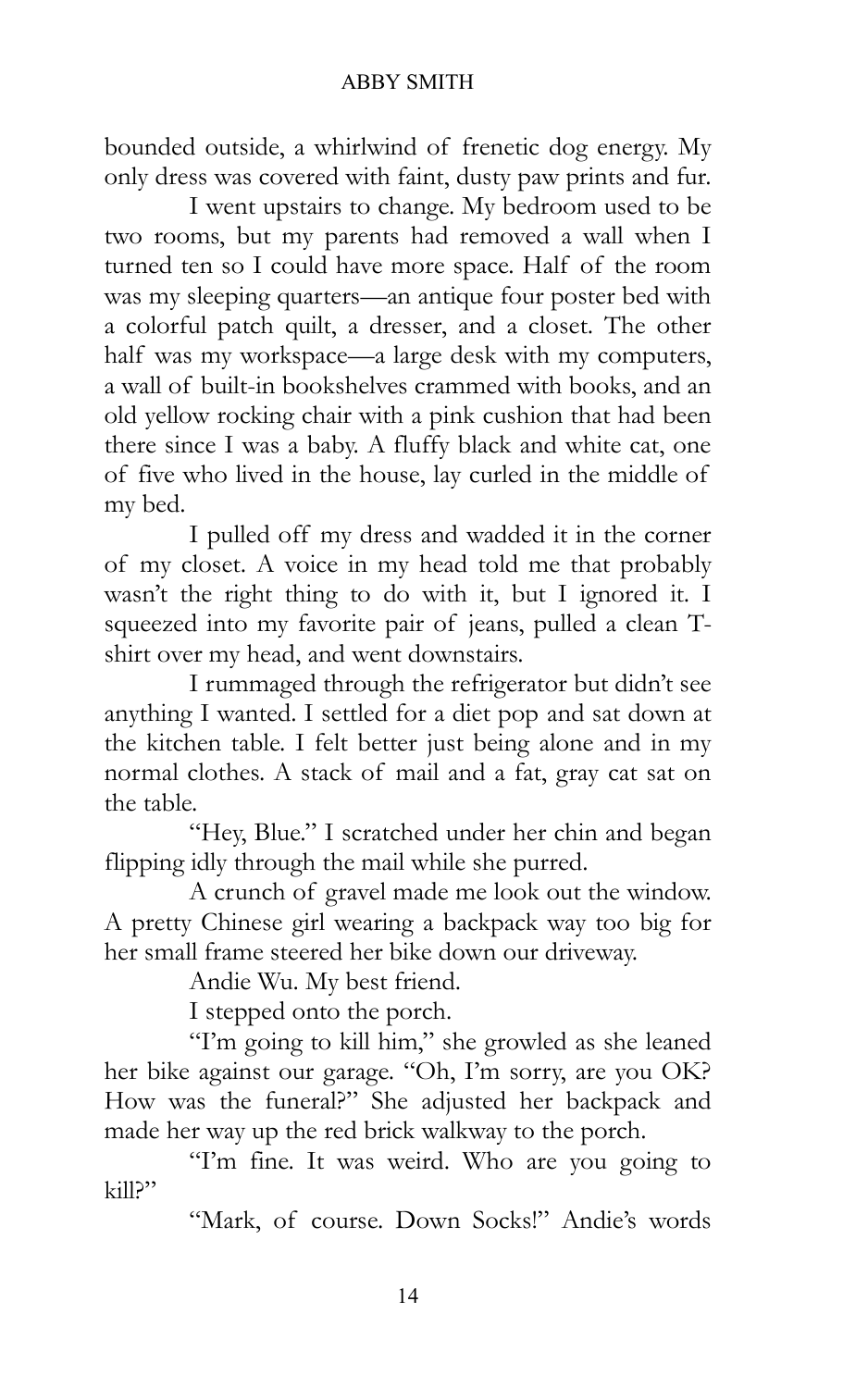were preemptive as she saw the familiar black dog loping toward her. He pressed himself against her legs, tongue lolling, while she rubbed his neck.

"What happened?"

"He frickin' asked Hope to go to Homecoming with him, that's what happened."

"*Hope*? Seriously? The freshman?"

"Seriously. After we stayed up until two last night texting." Socrates bounded off again and Andie came up to the porch.

I handed her my still unopened can of pop and went inside to get another one for myself. "That seriously sucks. What in the world was he thinking?" I called over my shoulder from the kitchen.

Andie was fifteen, but we were both sophomores because I had skipped a grade, thereby dooming myself to be too young to do anything for the rest of my life. If it wasn't for Andie, I probably would have been a complete social outcast.

"It's not the fact that she's cute that bothers me, but that she is *such* an airhead," Andie said when I returned. "How can I have any respect for him after this?"

"Did he get his Ritalin dosage wrong this morning or something? I was sure he was going to ask you."

Andie laughed, which made me happy, then hesitated. "You know Brett's taking Tracy, right?"

Why did my heart start pounding faster just hearing the name? It annoyed me.

"No, but I figured."

Brett Logan: seventeen, a senior, and the only guy I had ever kissed. We dated for three months over the summer, but he broke up with me when school started because suddenly I was too young for him. Tracy Sloane was also a senior and, he said, more mature.

Andie said mature was just a euphemism for something else.

She regarded me over her pop can as she took a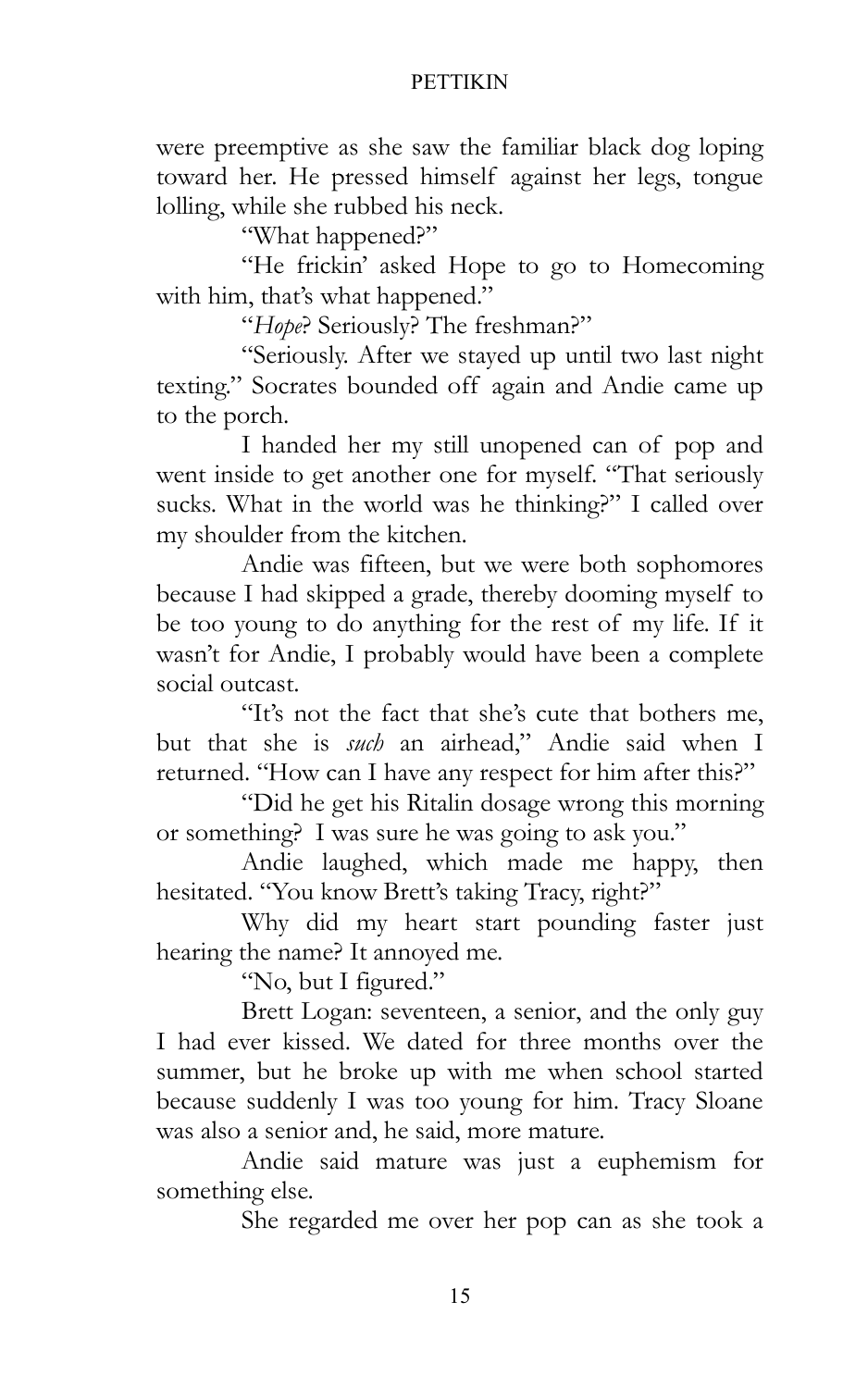sip.

"So what was so weird about the funeral?" I shook my head.

"Some of Aunt May's friends were there, and they brought the alpacas, wore weird costumes, played these weird instruments."

"You're kidding."

"I'm not kidding."

"This will be all over the Internet by tomorrow."

"That's exactly what I said. Please, can I have the brain back?"

Our inside joke that we shared a brain came from our propensity to finish each other's sentences, say exactly the same thing at exactly the same time and win at Pictionary no matter how bad our drawings, as long as we were a team.

I sat down on a small bench next to the side of the house.

"I can't wait until I graduate and can get the heck out of Ohio. Anyway, in addition to that weirdness, Aunt May dedicated a poem to me, of all things."

"What poem?"

"Something by Theodore Roethke. I need to go look it up. Dad has a book of his poems in his study I think."

"Oh, speaking of studies, I brought your assignments for you, and notes on the classes you missed, if you even need them. Mrs. Greene gave you a pass on the pre-calc problems, though. She said you would probably ace the test whether you did the exercises or not."

"Actually, I already did them yesterday in study hall. I was bored." I cringed a little admitting that.

Andie rolled her eyes at me.

"Of course you did. Anyway, I also brought all the notes that Mark and I passed in chemistry class after Mr. Steele confiscated our cell phones. I thought we could go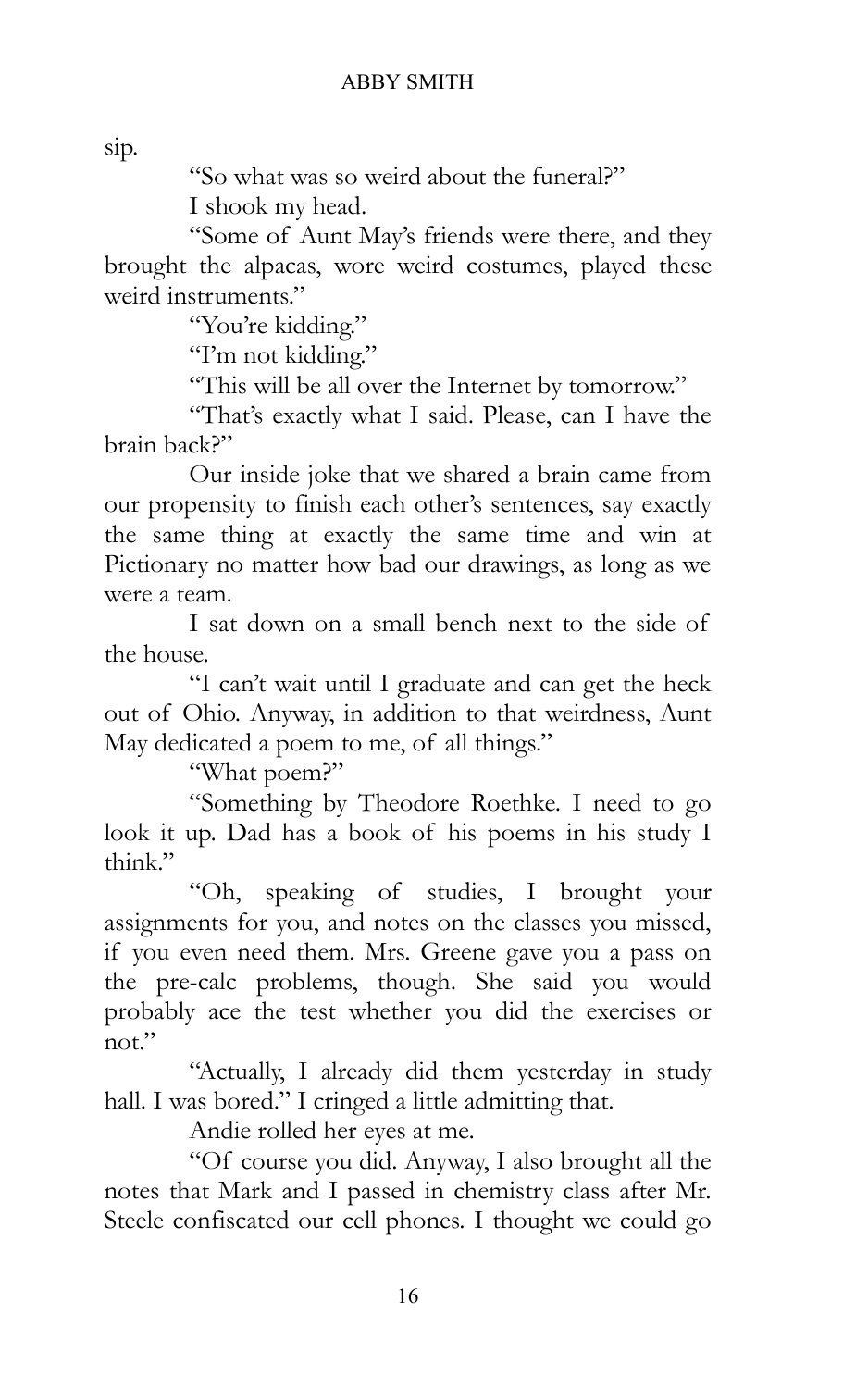down to Walden and burn them."

Walden was our name for a small pond hidden in the woods behind Aunt May's cottage. Andie and I had named it after we snuck a copy of Henry David Thoreau's book from my father's study when we were in the sixth grade. I'm not sure we completely understood the book, but it seemed like a good name for a pond, and Walden had served as our secret hiding place and strategy-planning headquarters ever since. My dad, who had been to the real Walden Pond, said ours was a pathetic excuse for the real thing. He called it Walden Puddle.

Even from this distance we could see that there were only a few cars left in the private lane behind Aunt May's cottage. Dad stood outside talking to someone. Was it Mr. Cutter again? What was up with him?

"It's too bad about your Aunt May. She was pretty cool. Like, the kind of old lady I would like to be someday if I have to get old."

I had thought the same thing more than once. Aunt May must have been in her late sixties or early seventies, but she was tall and thin and spritely somehow. Her hair was gray, but that sort of golden-gray color, so it made her look pretty instead of old. She was almost always cheerful, and was completely self-sufficient. My dad often said she had more energy than he did.

We watched as the last of the cars pulled away from the cottage, and my parents walked slowly, hand in hand, toward the house.

"Hey!" Andie turned to me. "Let's ask your parents if we can spend the night in the cottage!"

"Aunt May's cottage?"

"Yeah, I mean, it's Friday. Unless you have plans, or something I don't know about."

She knew I didn't. One of us almost always ended up at the other's house on the weekends.

"Yeah, but, I mean, she just died. Isn't that a little, I dunno, creepy?"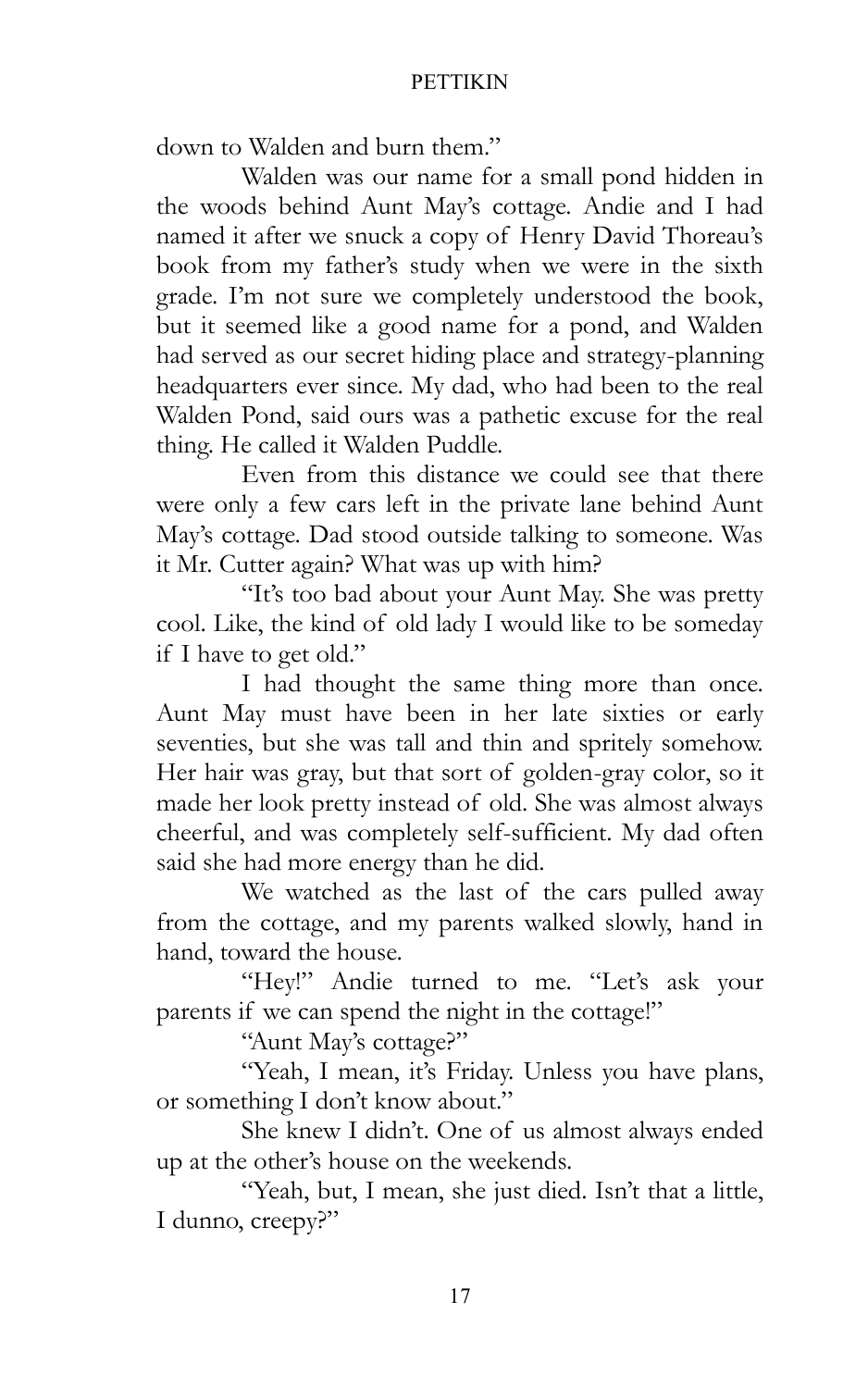Andie snorted. "Oh, come on. It'll be so cool. We can order a pizza and watch movies, assuming she has a DVD player down there. I brought all my overnight things anyway, just in case." She pointed to her bulging backpack.

I watched my parents trudge up the hill. "All right, I'm game. We can ask them."

"Hello, daughter. Hello, other daughter." Dad said as he and Mom approached the porch.

"Hi Mr. and Mrs. Thomas. How was the reception?" Andie asked.

Mom sat down next to me on the bench and snatched my pop can.

"Exhausting," she said, taking a sip and handing it back to me. "Oh, that tastes good. Allie, would you be a dear and go get one of those for me?"

"Me too!" Dad added as I stood up.

"Yes, master," I said in my best Igor voice as I set my can down and headed for the fridge.

"What was the bet?" I heard Andie asking from out on the porch.

"I don't want to talk about it."

I returned to the porch with the pop. Dad took my place on the bench next to Mom, and she was looking at him with an amused expression.

"I assume you are aware that your shirt says…" she said.

"I know what the shirt says. But I'm not going to talk about it."

"Well, geez, Dad, you might have thought of that before putting it on. Or you could have just kept that poncho on over it," I said.

I handed them their drinks and sat next to Andie on the porch.

"How bad could it be, anyway? It's not like I have some inheritance you could have lost or something."

"I don't want to talk about it, because I'm not convinced I lost the bet yet," Dad said. "But speaking of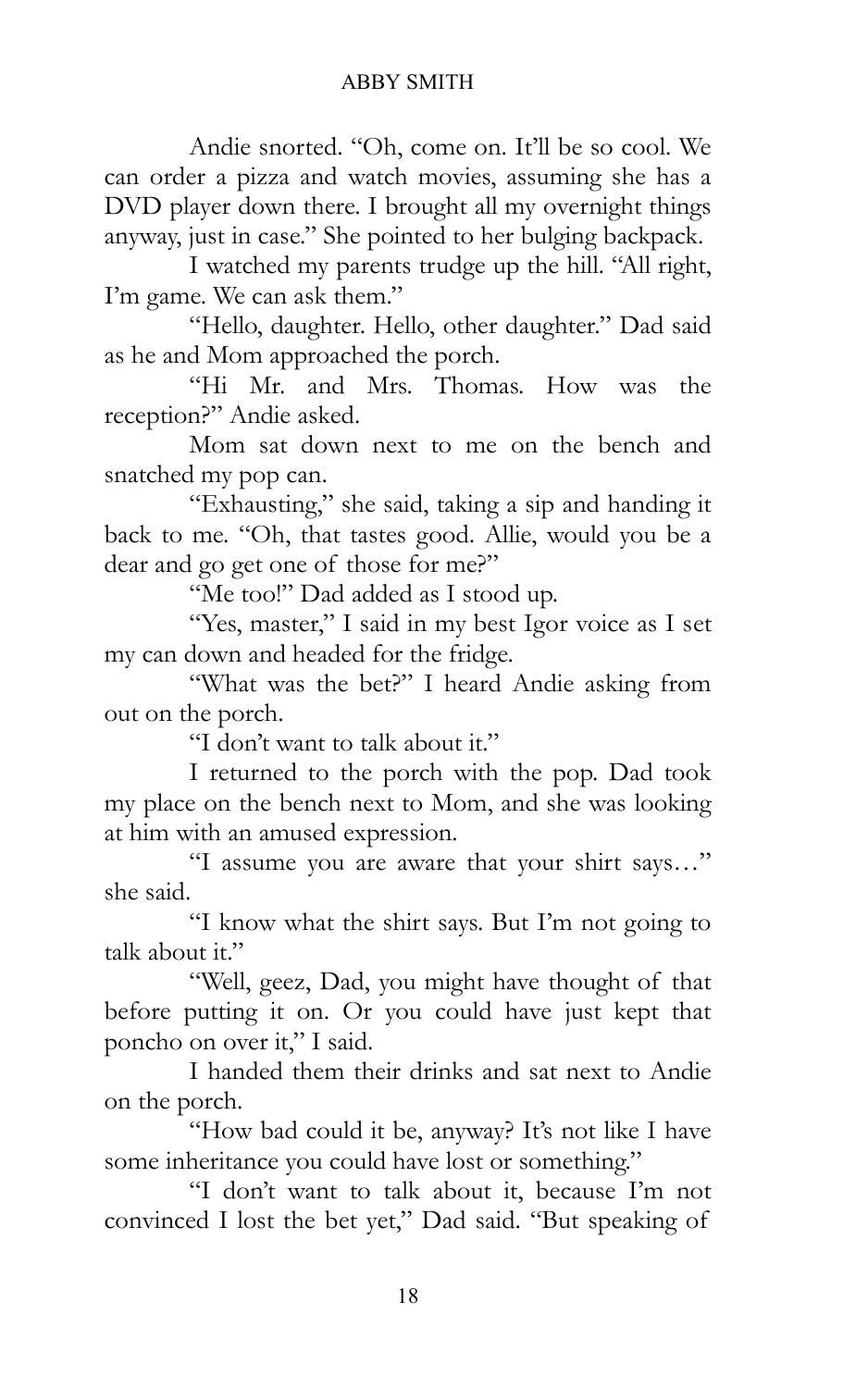inheritances, Aunt May, it turns out, left everything she owns to you."

"To me?" I looked at Andie. "Seriously? Wait, what exactly does she own?"

"Pretty much nothing. I guess everything that's in the cottage, her books and what little furniture she has. The alpacas. The cottage, of course, your Mother and I still own, despite Mr. Cutter's best efforts."

"He's scary," Andie said. "My mom said he bought Mrs. Schmidt's property right out from under her after her husband died and she couldn't afford the mortgage payments anymore. She lived there for forty years and had to move into a nursing home. Mr. Cutter tore the house and barn down to build condominiums."

"Heritage Estates,' I believe he named them," Mom said drily.

"He apparently just bought a bunch of land on the other side of our property as well, and for some reason he wants to add our cottage to his acreage," Dad said, looking serious. "He offered me more money than it's worth."

"I don't even get why he was at the funeral to begin with," I said.

"He and Aunt May go way back," Mom said.

"You're kidding me. They were friends?"

"Hardly friends," Mom said. "I don't know all the details, but I do know they grew up together. Mr. Cutter is just a few years younger than May. I get the feeling there was some type of rivalry between them, and that he was always trying to prove himself to her."

"Prove himself? What does he have to prove? Seems like he has everything, he's so rich and all."

"Teachable moment, daughter," Dad said, using his most pedantic voice. "Being rich and having a lot of material possessions won't necessarily make you happy."

"Is this my punishment for not going to church? You're going to preach to me anyway?"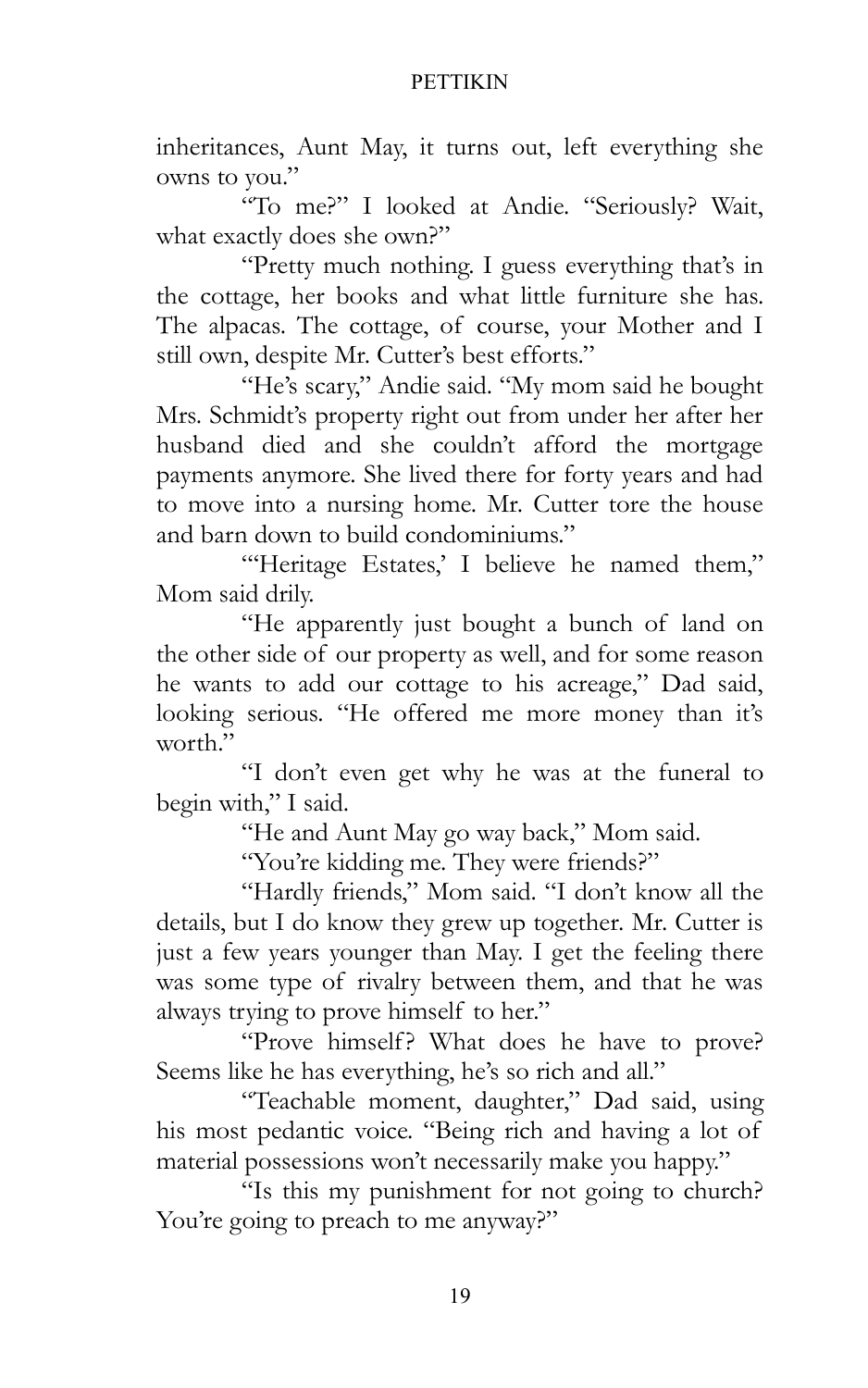We grinned at each other. Dad was always surprisingly cool about my not going to church, even though he was a pastor. It wasn't that I didn't believe in God, just that I wasn't sure I believed in God the way everyone else was saying I should believe in God.

"At any rate, I don't like the thought of him being our new neighbor," Mom said. "Who knows what he's planning to do with that land? He might put up oil wells."

"I should go put up some more "No Trespassing" signs in the woods tomorrow," Dad said.

"So I assume you're *not* going to sell the cottage to him, right?" Why did I feel nervous at the idea?

"Of course not," Dad assured me. "We would never do that."

Andie nudged my foot with her toe.

"Oh, yeah, so, um, speaking of the cottage, Andie and I were wondering if we could spend the night down there."

Mom and Dad looked at each other as if they were communicating telepathically.

"Isn't that a little creepy?" Dad asked.

"Yeah, well, ask her," I jabbed a thumb toward Andie.

"Oh, come on," Andie said. "It's not like we're going to see Aunt May's ghost or something. And even if we did, she'd probably be a pretty cool ghost."

"I guess that's true," Dad said.

"I suppose it would be all right," Mom said. "The phone still works down there, and you have your cells. I would feel better if you took Socrates with you, though."

At the sound of his name, Socrates' head popped up from a hole he was digging in the yard. He looked at us with his ears cocked and head tilted to one side, then bounded over to the porch. He plopped down on his haunches in front of Mom and gazed at her adoringly, nose caked with dirt, eyes expectant.

Mom laughed and stood up. "Well, now I've done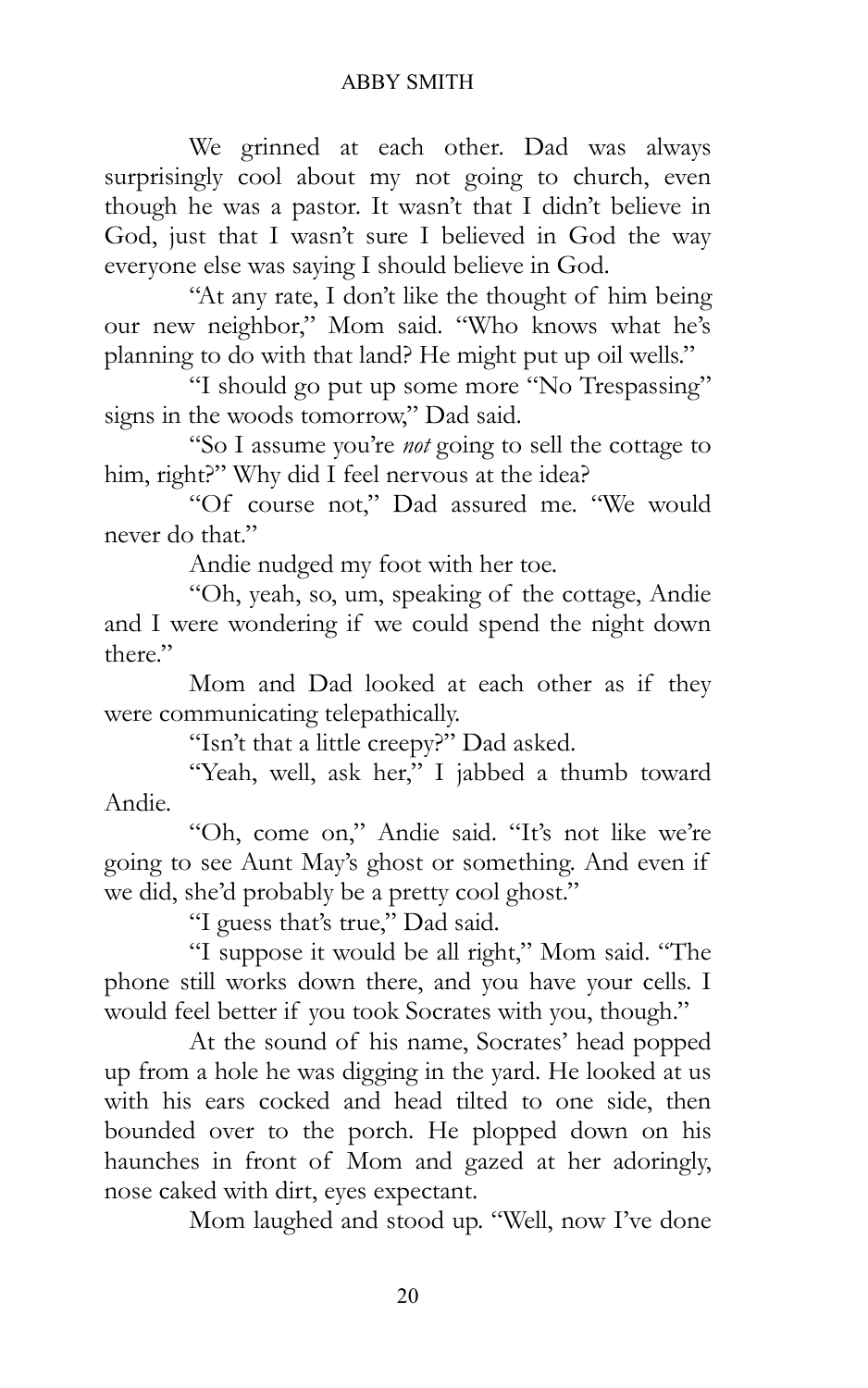it, I better get him a biscuit. Do you girls want to take the sleeping bags down there? I'm not sure what May has in terms of sheets. Oh, and if you could do me a favor and clean up the kitchen and put away the food. I put the perishable items in the fridge, but we were so tired, we left everything else out. I planned to go back down later, but you could save me a trip."

"Sure thing, Mrs. Thomas." Andie, as the guest, was more polite than I would have been.

I ran upstairs and threw my overnight things in my backpack. When I got back downstairs, Mom had taken the sleeping bags out of the closet for us, and Dad was testing the battery in a yellow flashlight the size of a large brick.

"Here, better take this with you, in case you need to come back up to the house for anything."

"And take a sweatshirt, Allie," Mom added. "There's supposed to be a cold front moving through tonight. We may actually see normal fall weather tomorrow."

I pulled a blue hoodie off the pegs next to the back door and tied it around my waist. I shouldered my backpack and picked up one of the sleeping bags.

Andie was already waiting for me. "Ready, Freddy?"

"Ready!" I replied. "C'mon Socks!"

The sun was just starting to set as we set off down the lane toward the cottage. Socrates trotted ahead of us carrying an enormous branch in his mouth, turning his head over his shoulder periodically to make sure we were still following. I wondered where he thought we were going. The breeze was cooler and dark gray clouds gathered on the horizon, moving in our direction.

We walked in silence until the lane forked, the right path leading into our woods and the left to Aunt May's property. We veered left, while Socrates took off into the woods on some unexplained dog mission.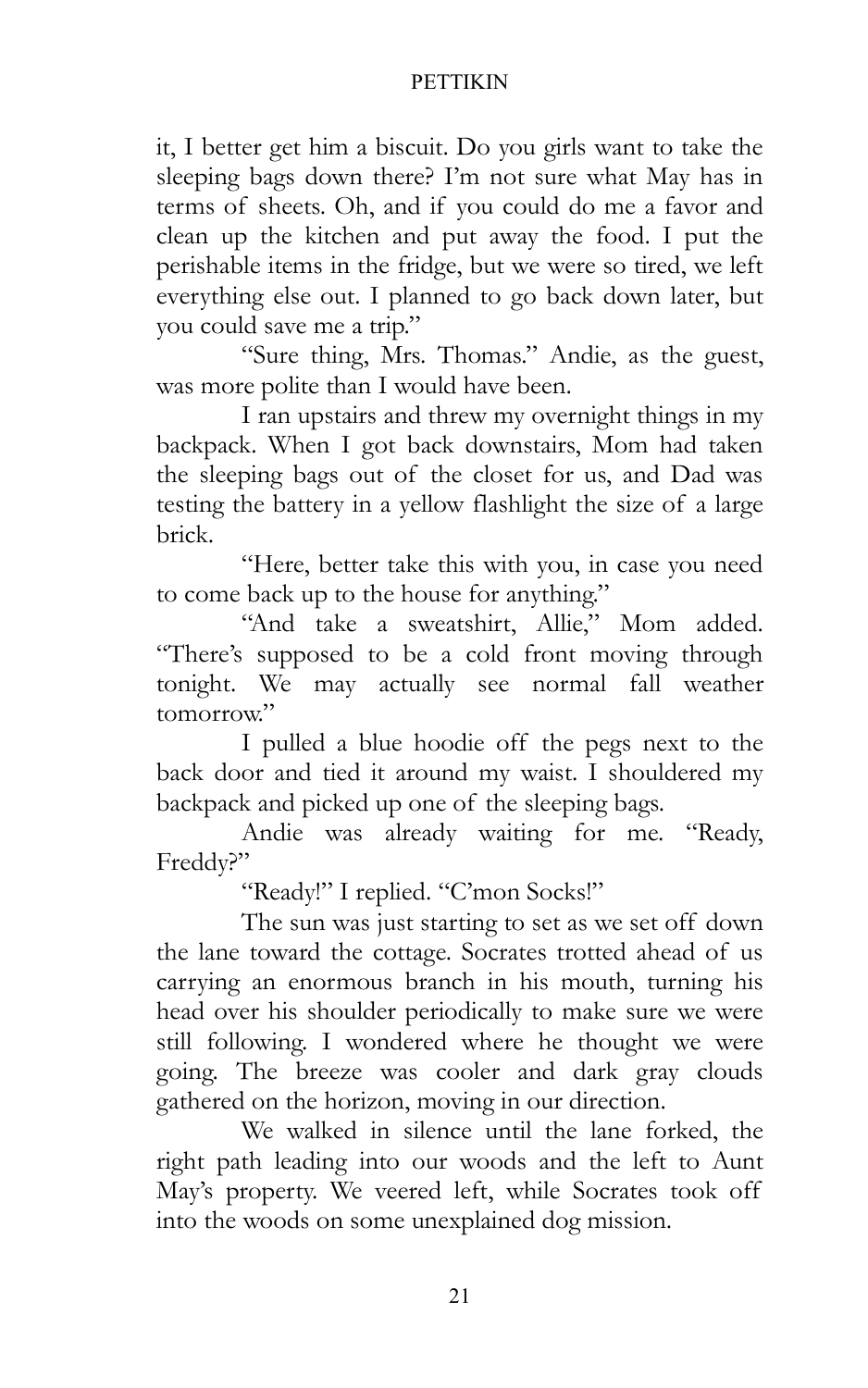Two ancient silver beech trees just past the woods towered over the eastern edge of Aunt May's property. The cottage was about three hundred feet away, a tiny wood shingled house, painted a rather boring off-white at the moment, with a gray shingled roof, red brick chimney, and dark red shutters with pineapples cut out of the center hanging on either side of the windows.

The old red barn where the alpacas lived lay behind the cottage, next to the large paddock enclosed by the black post and beam fence my father built. The barn was dark and the paddock was empty. Apparently, the strangers hadn't returned with the alpacas yet. That was odd. What could they be doing with them?

We walked up a short path of uneven, mossy paving stones to the front door of the cottage. A welcome mat with a picture of a gnome in a blue hat standing under a mushroom greeted us with the phrase *Gnome Sweet Home*. OK, that was a little tacky. Like the barn, the cottage was dark, and eerily silent in the fading evening light. For the first time, it hit me that Aunt May wouldn't be coming back. I shivered.

My parents had left the front door unlocked, and I eased it open.

I stepped over the threshold, listening intently. An old cuckoo clock tick-tocked in the living room directly across from the entryway.

"Hello?" I called out, immediately feeling stupid. Who did I think would be here? Andie stepped up behind me and we both peered around in the dim light.

"Creepy!" I announced in a cheerful, singsong tone.

"Oh get over it," Andie put her hands on my shoulders and pushed me forward.

A small wooden staircase to the right of the entrance led upstairs to Aunt May's sleeping loft. I walked past it toward the kitchen, Andie following closely behind me. When I reached the kitchen door I stopped, and she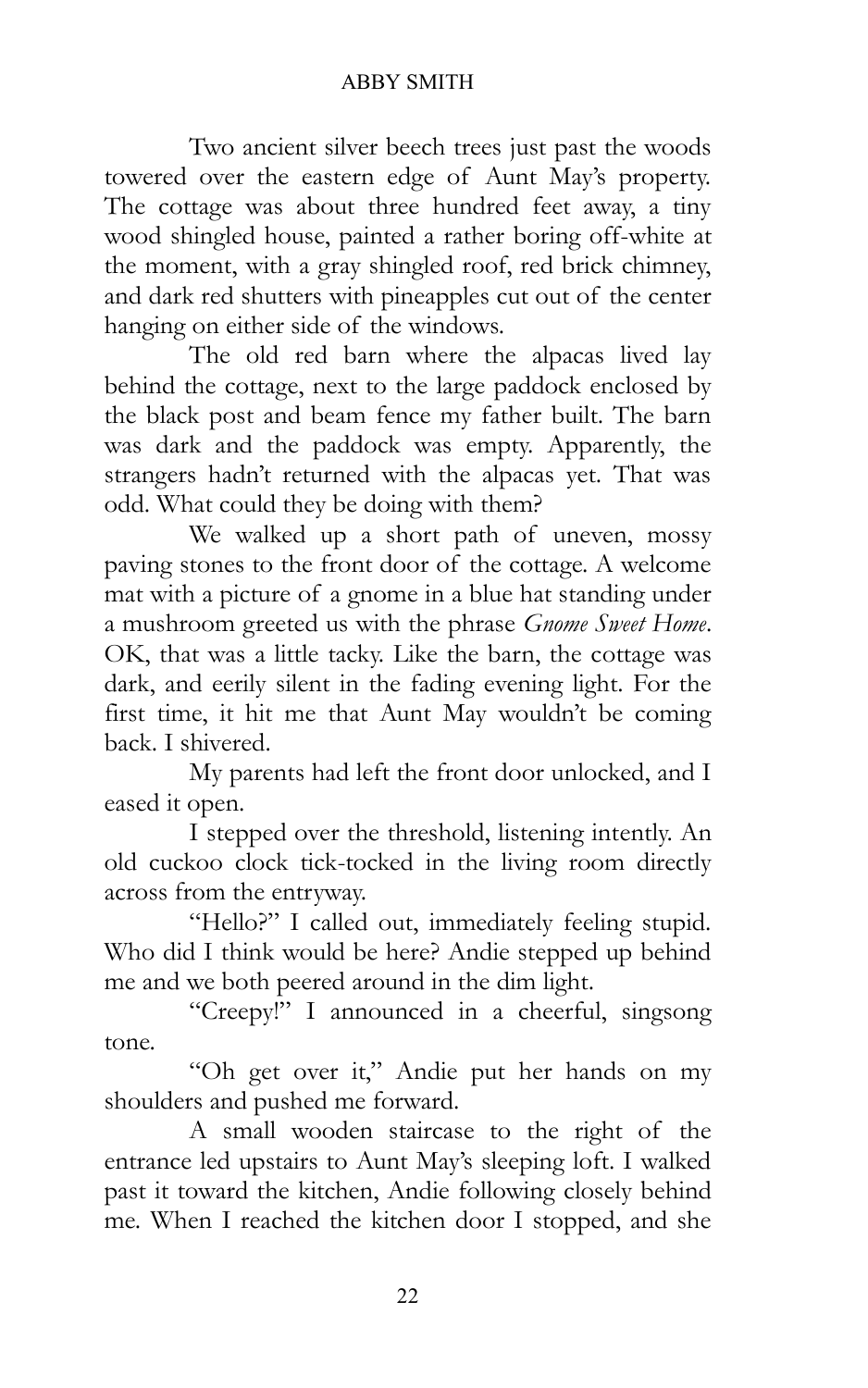bonked into me.

"Ow! Stop it!" We both started giggling. I fumbled along the wall with my hand until I found the light switch.

The kitchen seemed smaller to me than it had when I was a kid. The wood-topped counter I stood at so many times roughly divided the room in half, with the cooking area in front of us and the kitchen table on the other side of it, in the corner of the room. The food was still spread out on the table where we placed it earlier, and the windows were still open, blue checkered curtains puffing in the breeze. Not much had been eaten. A few dishes and cups were stacked in the sink, a few left sitting out on the counters.

"We might as well leave the food out for now," Andie said. "Maybe we won't need to order pizza after all."

"Yeah. C'mon, let's go see what Aunt May left me."

The kitchen dining area opened into the living room. A large picture window faced the back yard with a view of the barn and paddock. Two bright blue squishy sofas sat on either side of a coffee table piled with books. Across the room, the cuckoo clock ticked on the mantle above a fireplace, and in the corner to the right, books splayed across Aunt May's writing desk. Books were stacked two rows deep on the bookshelves that lined the walls. If the shelves were full, books were stacked on top of the bookcases, or on the floor next to them. Andie dropped her sleeping bag and backpack to the floor and flicked on a lamp.

"So... your Aunt May liked to read?"

"Yeah, I mean, I remember lots of books in here, but I didn't remember it being this bad." I dumped my backpack and sleeping bag in the corner and rummaged through one of the piles on the coffee table.

"Hey, Andie, listen to this." I picked up the first book on the pile. "*The Book of Useful People*." I continued flipping through them. "*The Importance of Color, Famous*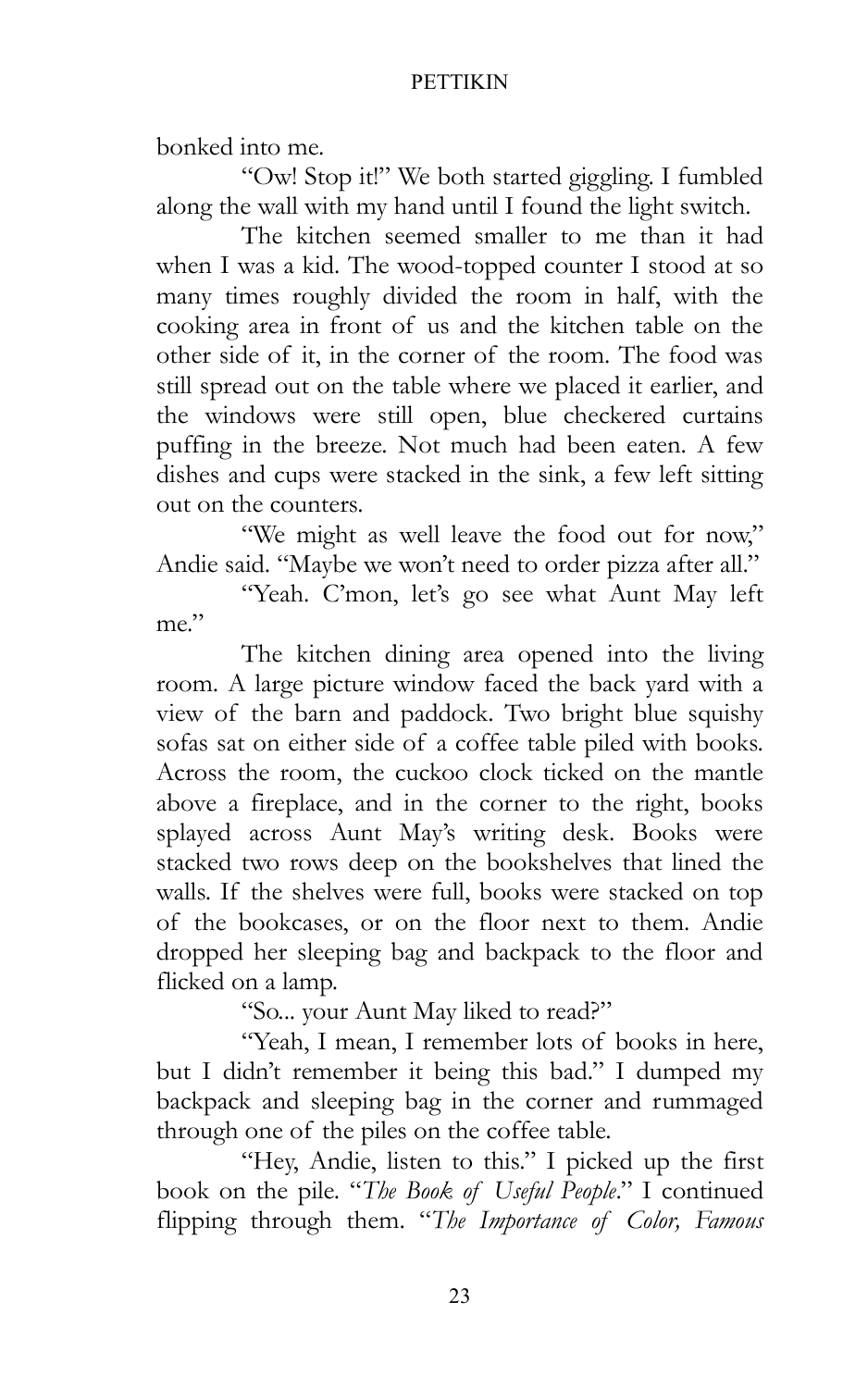*Gatekeepers, The Book of Useful Phrases*…."

"Hey, let me see that." Andie took the last book from my hand and opened it.

"Chapter One: Please go away," she read.

We both laughed.

"What else is there?" I asked, grabbing a new book.

A loud crash from the kitchen interrupted us. We froze and stared at each other.

"Are those windows still open?" Andie asked.

"Oh, man. I wonder if a raccoon or squirrel smelled the food and crawled in." I rushed back to the kitchen, with Andie following.

I stopped abruptly at the entrance, causing Andie to run into me again.

And then I screamed.

At first I thought it was a squirrel or raccoon that had snuck in through the open windows, lured by the assortment of treats. But even before I finished screaming I realized that the little creature standing in the middle of Aunt May's kitchen table was definitely not a rodent or four-legged mammal of any sort.

He was about twelve inches tall, wearing a green tweed coat, brown trousers, and a pair of wooden clogs on his stocking-clad feet. A red Santa hat flopped down over his snowy-white hair and beard. He had frosting on his face, a fistful of cake in each hand, and enormous blue eyes, wide with terror. When I screamed, he opened his mouth and started shrieking, a high pitched wail that quickly rose to a hysterical, siren-like noise. Big globs of cake dropped out of his mouth, and crumbs sprayed around the table.

Andie started screaming too, making three of us. The tiny Santa creature turned red and looked increasingly hysterical, waving his cake-filled hands and running in circles around a pie on the table. He looked so ridiculous that my scream turned to a laugh.